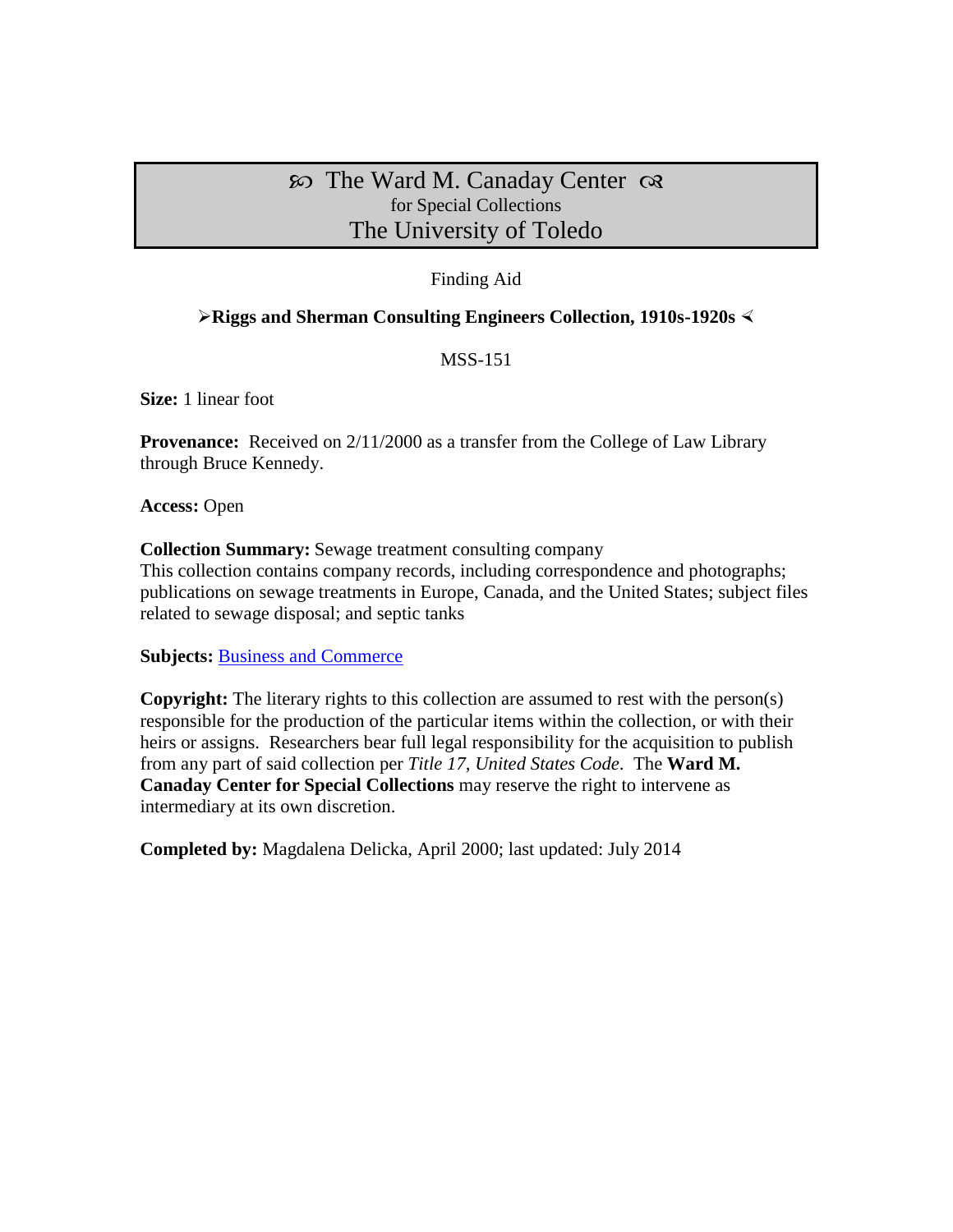#### **Riggs and Sherman Consulting Engineers Collection, 1910s-1920s**

### **Scope and Content Note**

The Riggs and Sherman Consulting Engineers Collection is collected in three boxes and divided into four primary series: Riggs and Sherman Company Files, Publications, Reports, and Subject Files.

The first series contains such materials as correspondence and photographs pertaining to the activity of Riggs and Sherman Consulting Engineers.

The second series is arranged alphabetically and contains published materials, such as bibliographies and journals concerning different aspects of sewage treatment. The highlights of this series are two extensive bibliographies on activated sludge process of sewage treatment. The series features the issues of *Journal of the Association of Engineering Societies*, *The Cornell Civil Engineer*, and single issues of public health journals. An interesting publication included in this series is *Progress in Sewage Treatment* published by Merritt & Company.

The third series includes various reports on sewage disposal arranged alphabetically. The most extensive materials concern the sewage treatment in different cities and stated within the United States of America, yet there are also reports on sewage disposal in Europe and Canada. Other documents in this series feature the different methods of sewage treatment, sewage disposal for private houses, and small sewage disposal plants.

Series four features miscellaneous subject files compiled in alphabetical order. The materials include different aspects of sewage disposal plants such as economics, costs, standard specifications, operation, maintenance, and stream pollution. The series also includes illustrated bulletins, catalogues, pamphlets as well as technical drawing of the sewage systems. One of the most interesting materials is the collection of documents concerning septic tanks, which played a major role in development of sewage disposal methods.